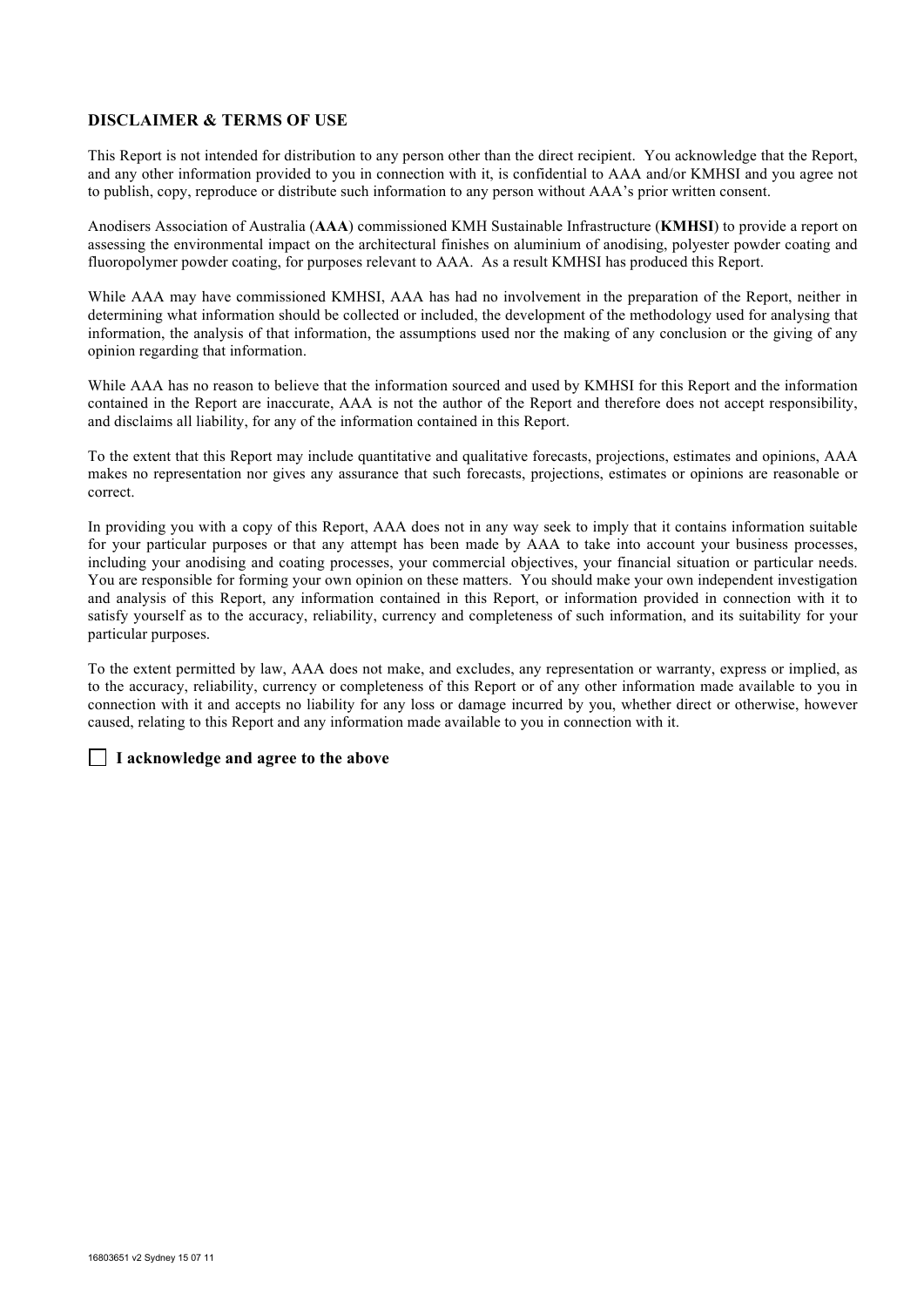

# AUSTRALIAN ANODISING **ASSOCIATION**

Environmental Impact Comparison of Fluoropolymer Powder Coating, Polyester Powder Coating and Anodising processes



**Prepared for:** Australian Anodising Association **Prepared by:** KMH Sustainable Infrastructure **Report Number:** KMH 4010213 Rev 0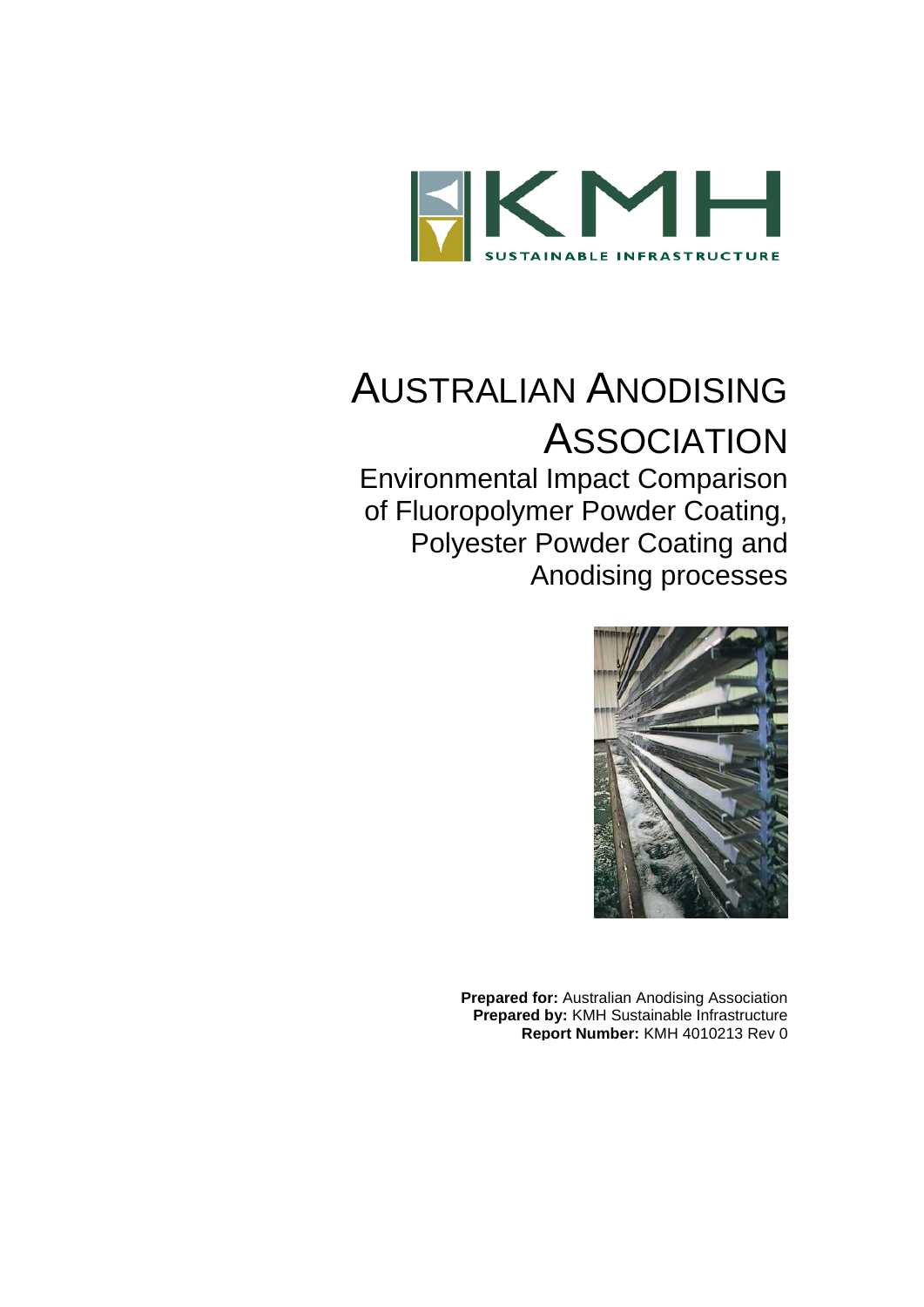

| <b>PROJECT NUMBER: KMH 4010213</b>                |                    |                       |                       |                       |             |  |  |
|---------------------------------------------------|--------------------|-----------------------|-----------------------|-----------------------|-------------|--|--|
| <b>DOCUMENT NUMBER: KMH 4010213 REPORT 101123</b> |                    |                       |                       |                       |             |  |  |
| <b>REV</b>                                        | <b>DESCRIPTION</b> | <b>PREPARED</b><br>BY | <b>REVIEWED</b><br>B٧ | <b>APPROVED</b><br>BY | <b>DATE</b> |  |  |
|                                                   | Report             | <b>SN</b>             |                       | GL                    | 23/11/2010  |  |  |

#### LIMITATIONS STATEMENT

This report has been prepared in accordance with the scope of services agreed upon by the above named client and KMH Sustainable Infrastructure. To the best of KMH's knowledge, the information presented herein represents the above named client's intentions at the time of printing the report. In preparing this report, KMH has relied upon data, surveys, analyses, plans and other information provided by the above named client and other individuals and organisations. Except as otherwise stated in this report, KMH has not verified the accuracy or completeness of such data, surveys, analyses, plans and other information. The information presented herein is copyright KMH.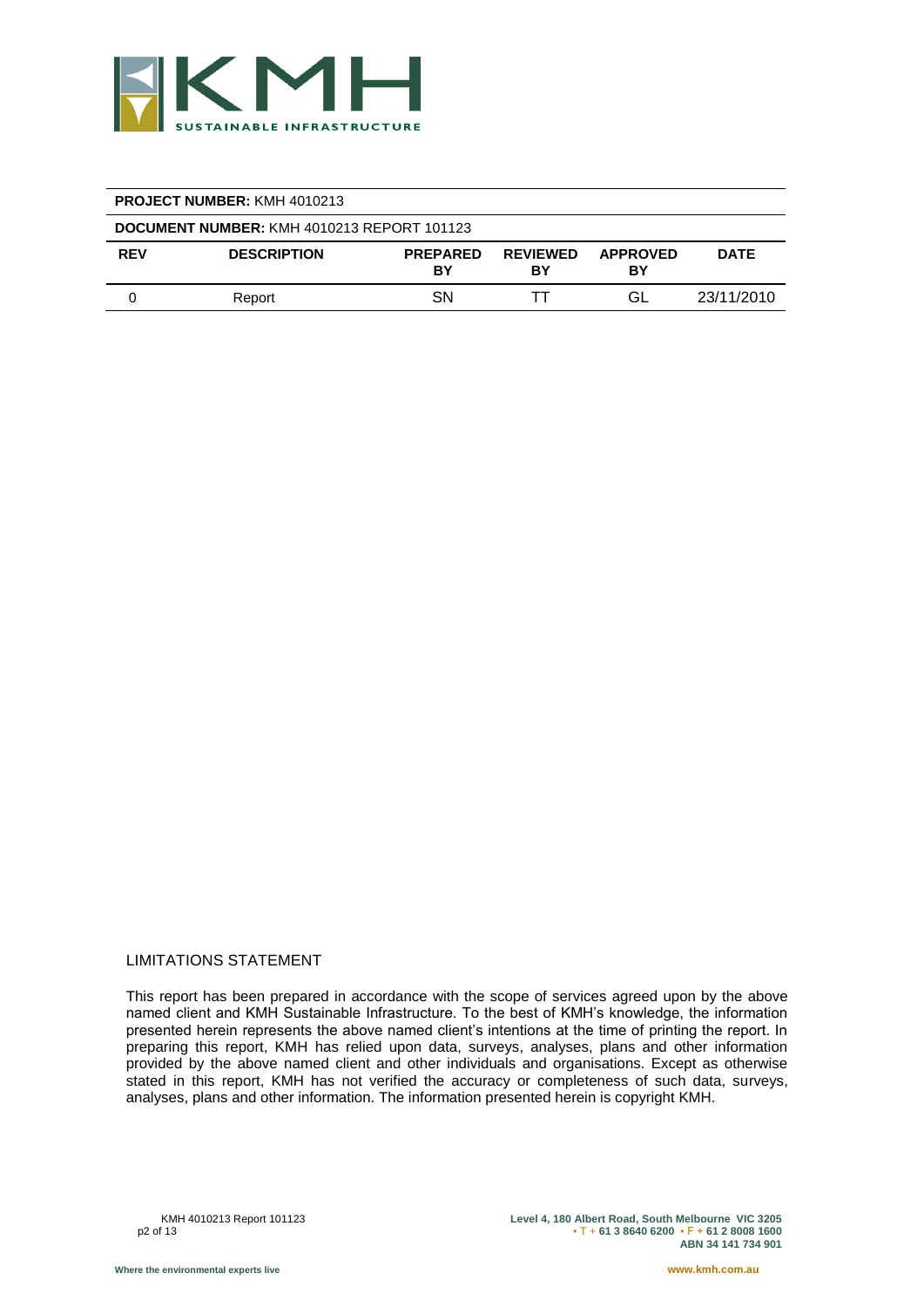

# **TABLE OF CONTENTS**

## **TABLES**

| Table 2 Fluoropolymer Powder Coating energy consumption and GHG footprint  8                      |  |
|---------------------------------------------------------------------------------------------------|--|
|                                                                                                   |  |
|                                                                                                   |  |
| Table 5 GHG footprint for production of 1 tonne of surface coated aluminium (100 year life cycle) |  |
|                                                                                                   |  |

## **FIGURES**

| <b>Figure 1</b> Energy use (100 year life cycle) for production of 1 tonne of surface coated aluminium |
|--------------------------------------------------------------------------------------------------------|
|                                                                                                        |
| Figure 2 GHG footprint for 100 year life cycle production of 1 tonne of surface coated aluminium       |
|                                                                                                        |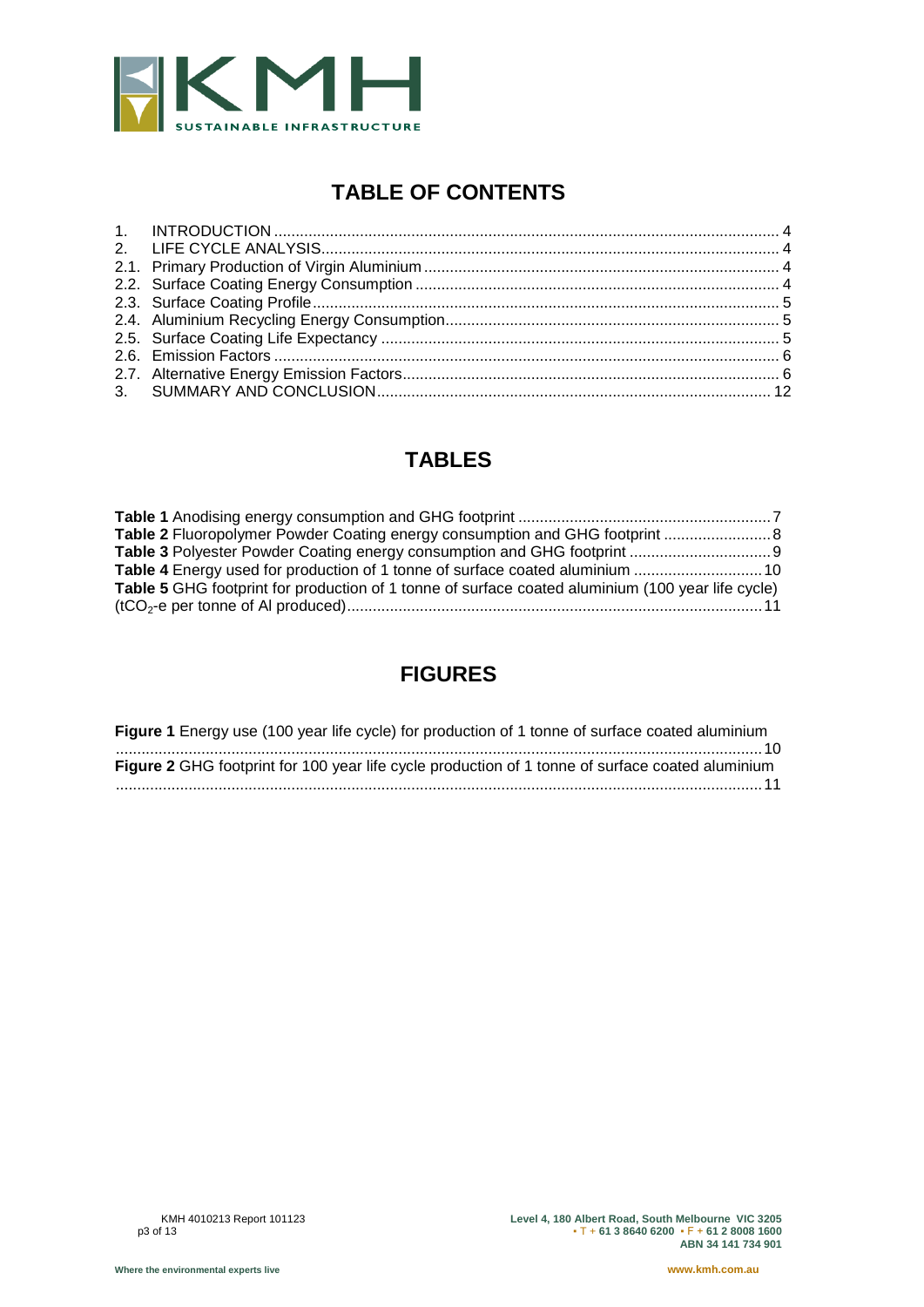

## **1. INTRODUCTION**

KMH Sustainable Infrastructure has been engaged to provide an Environmental Impact Assessment on the Anodising and Polyester Powder Coating processes. The Australian Institute of Surface Finishers (AISF) seek a review of the full life-cycle energy and environmental data available for Anodising, Fluoropolymer Powder Coating and Polyester Powder Coating. Much of the data has been developed from local industry information including association members. This data has been used to calculate energy consumptions for the various steps in the production of coated aluminium products, all on the basis of kilowatt-hours per tonne of aluminium product (kWh/tonne of Al), and the associated greenhouse gas (GHG) emissions in carbon dioxide equivalents per tonne of aluminium produced  $(CO<sub>2</sub>-e/tonne$  of Al).

The whole product life-cycle assessment has been completed in accordance with the Australian Competition and Consumer Commission"s (ACCC) *Green marketing and the Trade Practices Act* and includes the manufacturing, recycling, destruction and disposal process.<sup>1</sup> This document specifically recommends the use of whole product life-cycle as one of a number of principles to be followed when making claims about a particular product.

#### **2. LIFE CYCLE ANALYSIS**

The product Life Cycle Assessment (LCA) methodology uses actual figures, such as those for energy consumption, emissions to the environment and materials used for both the Anodising, Fluoropolymer Powder Coating and Polyester Powder Coating processes and for aluminium section primary production and recycle processes. This data is separated into stages of the lifecycle and all other factors considered are outlined in this review.

#### **2.1. Primary Production of Virgin Aluminium**

The life cycle of 1 tonne of surface coated aluminium begins with the primary production of virgin aluminium, a highly energy intensive process involving mining, shipping, refining and smelting, with major electric and fuel consumptions, as well as the considerable embodied energy in the chemicals used. This is followed by reheating and forming, including casting, forging, extrusion and rolling processes, to produce the sections and other products required. The surface coating process involves the use of chemicals, electricity, fuel and gas heating energy.

Electricity and gas consumption in terms of energy per tonne of aluminium production and GHG emissions per tonne of aluminium for both manufacturing processes are displayed in Table 1 for the Anodising process, Table 2 for the Fluoropolymer Powder Coating and Table 3 for the Polyester Powder Coating process. The process steps, including the manufacture of chemicals consumed, are separated into corresponding electricity, fuel and gas consumption figures per tonne of aluminium. Because Anodised, Fluoropolymer Powder Coated and Polyester Powder Coated products all involve the same primary production these energy figures have been omitted from the comparison.

#### **2.2. Surface Coating Energy Consumption**

KMH has obtained site specific energy and production data for the past 12 months from a total of three Anodising, Fluoropolymer Powder Coating and Polyester Powder Coating manufacturing process sites along the eastern seaboard of Australia, including a site visit in Victoria. Additional data has also been obtained from the Australian Aluminium Finishing (AAF) members. An average based on throughput (kWh/tonne of Al) of the three sites in Australia has been used to calculate Electricity and Gas consumption per tonne of Aluminium product. Production and performance data for the three processes was used to calculate energy consumption (kWh) and GHG emissions. Based on average production a figure of 2.3 – 2.4kg/m<sup>2</sup> or 0.426m<sup>2</sup>/kg has been used.

l <sup>1</sup> Australian Competition and Consumer Commission (ACCC) 2008, *Green marketing and the Trade Practices Act*, [http://www.accc.gov.au/content/item.phtml?itemId=815763&nodeId=69646a6d15e7958a41b40ab5848c6968&fn=Green%](http://www.accc.gov.au/content/item.phtml?itemId=815763&nodeId=69646a6d15e7958a41b40ab5848c6968&fn=Green%20marketing%20and%20the%20Trade%20Practices%20Act.pdf) [20marketing%20and%20the%20Trade%20Practices%20Act.pdf](http://www.accc.gov.au/content/item.phtml?itemId=815763&nodeId=69646a6d15e7958a41b40ab5848c6968&fn=Green%20marketing%20and%20the%20Trade%20Practices%20Act.pdf)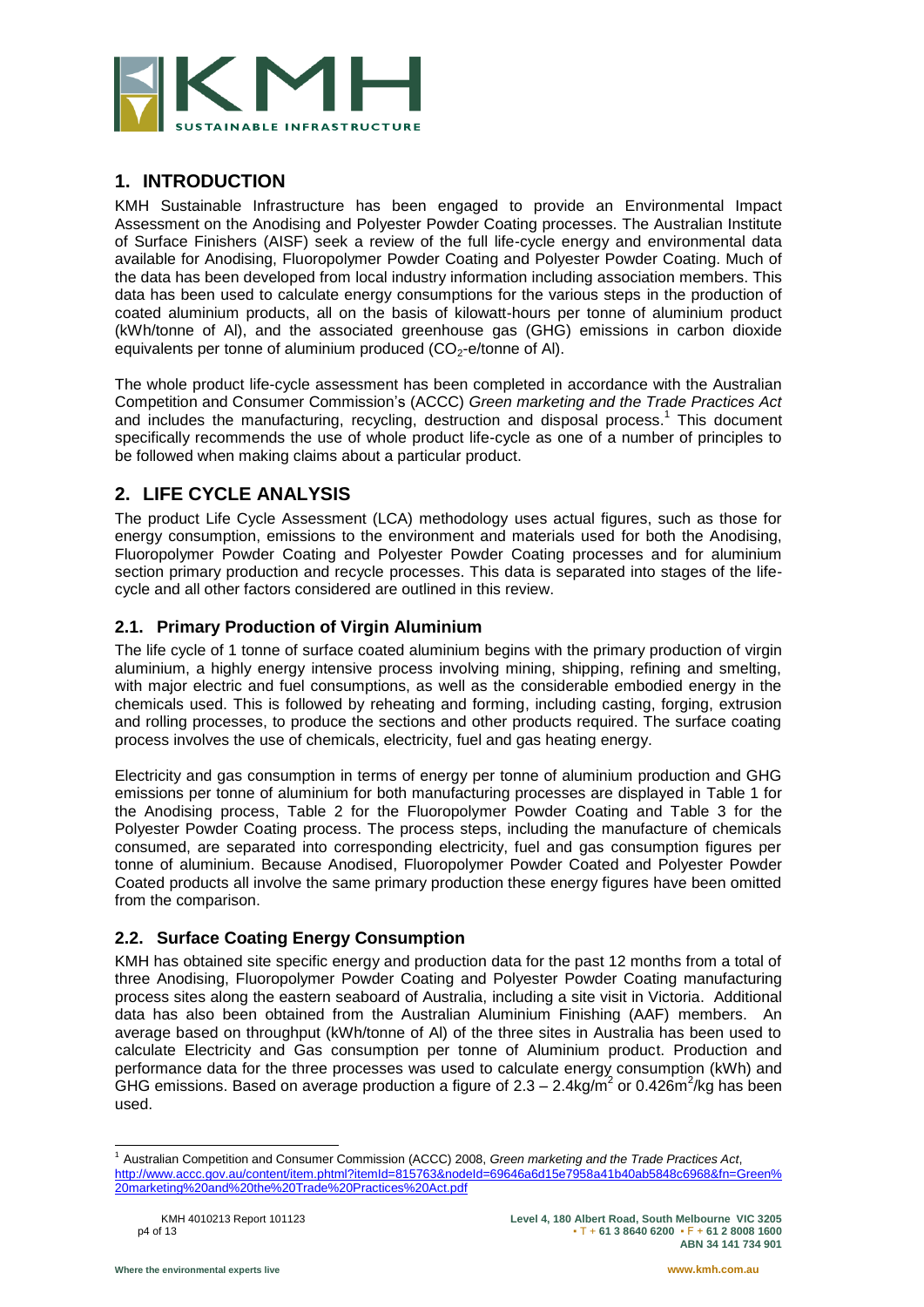

#### **2.3. Surface Coating Profile**

Coating depth or "thickness" is the principal energy affecting variable in the actual Anodising, Fluoropolymer Powder Coating and Polyester Powder Coating processes. Anodising coating thickness generally varies from 5 to 25 micron depending on the duty, and 20 micron has been assumed for the present exercise, this has been suggested as best representing the most frequently used product in Australia.

Fluoropolymer Powder Coating thickness generally varies from 2 to 50 micron depending on the duty, and 50 microns has been assumed as a comparable coating for the present exercise, again representing the most "popular" product.

Polyester Powder Coating finish thickness to a large extent determines the useful life of the coating and following the Australian Standard 3715 (2002) for architectural applications a 60 micron coating has been employed for the present exercise.

#### **2.4. Aluminium Recycling Energy Consumption**

After the surface coating reaches the end of its functioning life, the aluminium can be recycled. This involves cleaning, melting, casting and then the forming processes. The recycled aluminium can then be re-coated through a repeat of the surface coating process.

Surface coated aluminium is fully recyclable along with its aluminium substrate without any loss of its metal qualities.

Recycling surface coated aluminium involves melting the scrap metal down. This process requires about five (5%) percent of the energy used to produce aluminium from ore. Recycling of aluminium emits approximately four  $(4%)$  percent of the CO<sub>2</sub>-e as for primary production of aluminium. 2

However, a significant part (up to 15% of the input material) is lost as dross (ash-like oxide). The dross can undergo a further process to extract aluminium. This complexity has not been included in the present considerations, it is highly energy intensive.

#### **2.5. Surface Coating Life Expectancy**

The estimated end of life for Anodised, Fluoropolymer Powder Coating and Polyester Powder Coated aluminium has been taken as 50, 40 and 25 years respectively. Anodised and Fluoropolymer Powder Coating years of serviceability have been provided based on reasonable evidence in industry.

The Japanese Society of Steel Construction Authority (2002) claim that the anti-corrosive effect of a heavy duty Fluoropolymer Powder Coating in general environment lasts up to 50 years<sup>3</sup>. A severe environment (very salty and severely polluted by exhaust gases or factory smog) is up to 30 years. The average of the two environments (40 years) has been assumed for this exercise and has been confirmed by the industry experience in Australia.

Architectural Polyester Powder Coating has a life expectancy standard of maximum 10% reduction in erosion resistance properties over 5 years<sup>4</sup>. The end of life for Polyester Powder Coated aluminium is assumed to be when 50% loss in erosion resistance properties has occurred. This is deemed to be a sufficient loss of thickness that factors such as dulled appearance, protective function and potential for corrosion cause the product quality to be sufficiently diminished that it is ready for replacement. Therefore, a 25 year life has been

l

<sup>&</sup>lt;sup>2</sup> Subodh K.Das, Secat, Inc., 2007, 'Aluminium Recycling and Processing for Energy Conservation and Sustainability', Chapter 9, *Emerging Trends in Aluminium Recycling*.

<sup>&</sup>lt;sup>3</sup> Lumiflon catalogue 'Fluoropolymer for coating',

[http://www.alpolic-usa.com/media/download\\_gallery/Lumiflon\\_Catalogue.pdf](http://www.alpolic-usa.com/media/download_gallery/Lumiflon_Catalogue.pdf)<br><sup>4</sup> Teken from AAMA costing, performance standard AAMA 2604 05

Taken from AAMA coating performance standard AAMA 2604-05.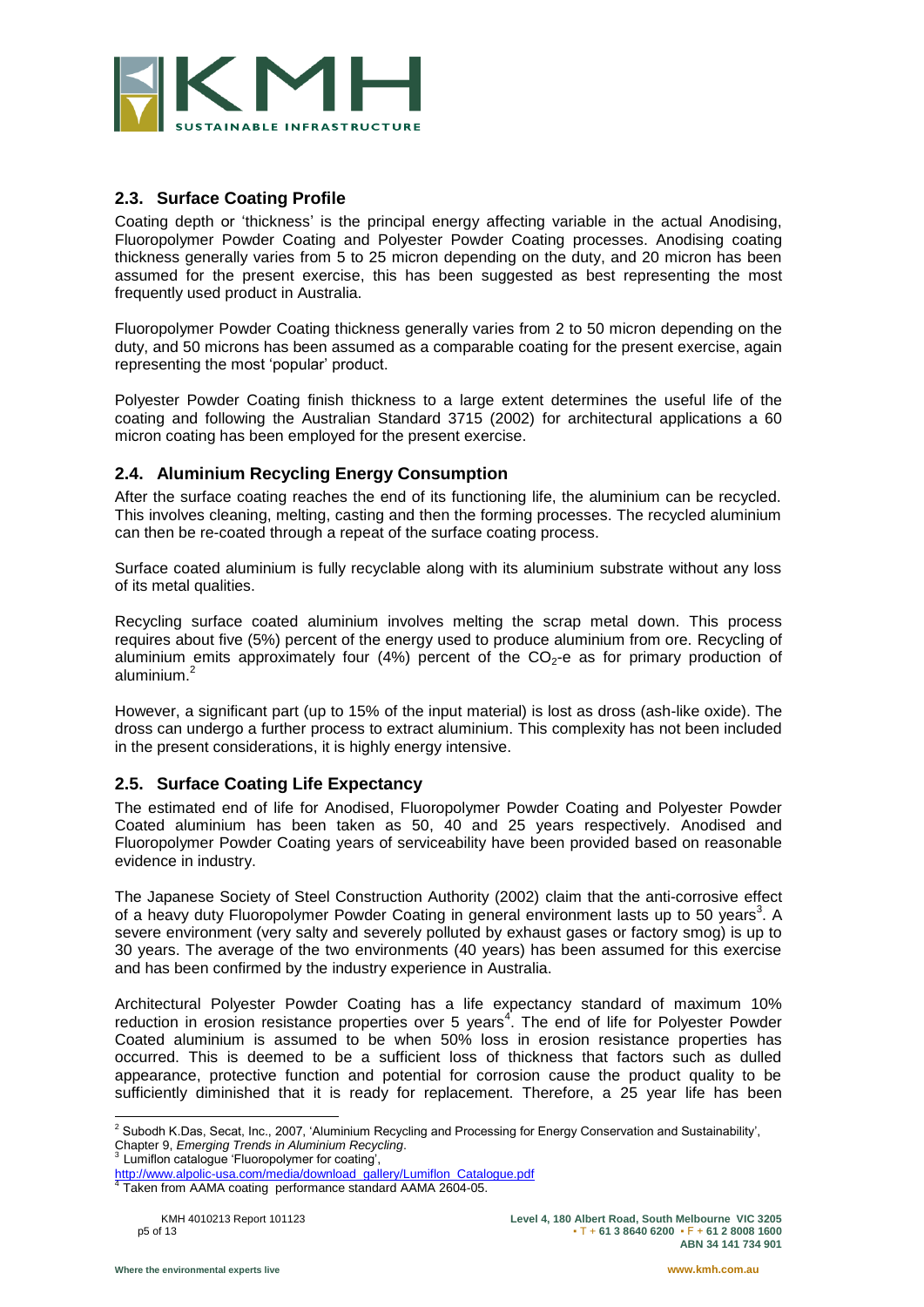

estimated for Polyester Powder Coated aluminium based on the life expectancy standard of 10% in erosion resistance properties every 5 years.

A 100 year life cycle has been chosen to represent a reasonable life cycle assessment. For a 100 year life cycle, the Anodised aluminium will be recycled once and go though the anodising process twice. Fluoropolymer Powder Coating will be recycled two (2) times and coated three (3) times. Polyester Powder Coated aluminium over a 100 year life cycle will be recycled a total of three (3) times and coated four (4) times.

Totals in Table 1, Table 2 and Table 3 can be used to look at alternative life cycle years. These totals are annual amounts that can be multiplied by the number of coatings and recycles that will occur in the investigated life cycle period.

#### **2.6. Emission Factors**

The emission factors for electricity, gas and diesel oil (fuel) consumed in the LCA come from the Department of Climate Change workbook *National Greenhouse Accounts (NGA) Factors (June 2009) 5* . Due to variability in emission factors between Australian States and Territories, New South Wales (NSW) and Australian Capital Territory (ACT) have been used to estimate a point of reference of emissions to the environment. Any use of the present study results needs qualification with respect to the energy emission factors employed in the study. It is likely that the variations from state to state will affect the results to a large degree, but it is certain that any comparisons of emission factors will still favour Anodising as the more energy efficient alternative.

For electricity consumption, the full fuel cycle emission factors were utilised. These consist of Scope 2 (Indirect) (0.89 kgCO<sub>2</sub>-e/kWh) and Scope 3 (0.18 kgCO<sub>2</sub>-e/kWh) emission factors for consumption of purchased electricity from the grid.

The full fuel emission factors for natural gas distributed in a pipeline include both Scope 2 (indirect) (51.33 kgCO<sub>2</sub>-e/GJ) and Scope 3 (16.4 kgCO<sub>2</sub>-e/GJ). For NGA calculations, a "small user" has been assumed and is defined as one with an annual gas consumption of less than 100,000 GJ.

The Diesel oil full fuel emission factors for the "fuel" used in the production and chemical process include both Scope 1 (direct) (69.5 kgCO<sub>2</sub>-e/GJ) and Scope 3 (5.3 kgCO<sub>2</sub>-e/GJ).

In Australia, electricity from the grid in NSW and ACT has the second highest emission factor (full fuel cycle) 1.07 kgCO<sub>2</sub>-e/kWh after Victoria 1.35 kgCO<sub>2</sub>-e/kWh. Tasmania is the lowest at 0.24 kgCO<sub>2</sub>-e/kWh with Northern Territory the next lowest at 0.79 kgCO<sub>2</sub>-e/kWh.

Scope 3 emission factors (small user) for Natural gas from NSW and ACT are the highest in Australia at 16.4 kgCO<sub>2</sub>-e/GJ. South Australia is 13.9 kgCO<sub>2</sub>-e/GJ and all other States and Territories are less than 5 kgCO<sub>2</sub>-e/GJ.

#### **2.7. Alternative Energy Emission Factors**

Energy efficiency measures and alternative forms of energy can have a strong impact on improving the environmental impact of all three investigated processes. Energy efficiency can also potentially reduce overall costs. The reduction in energy consumption throughout the lifecycle will directly reduce the amount of GHG emissions produced. Alternative forms of energy with a lower emission factor may also reduce the environmental impact. The energy content factor (GJ/kL) of the alternative fuel and its source of origin is used to determine the feasibility of reducing emissions with regards to the volume of fuel combusted and energy used for transporting or supplying the fuel.

l <sup>5</sup> Department of Climate Change 2009, National Greenhouse Accounts (NGA) Factors,

<http://www.climatechange.gov.au/~/media/publications/greenhouse-gas/national-greenhouse-factors-june-2009-pdf.ashx>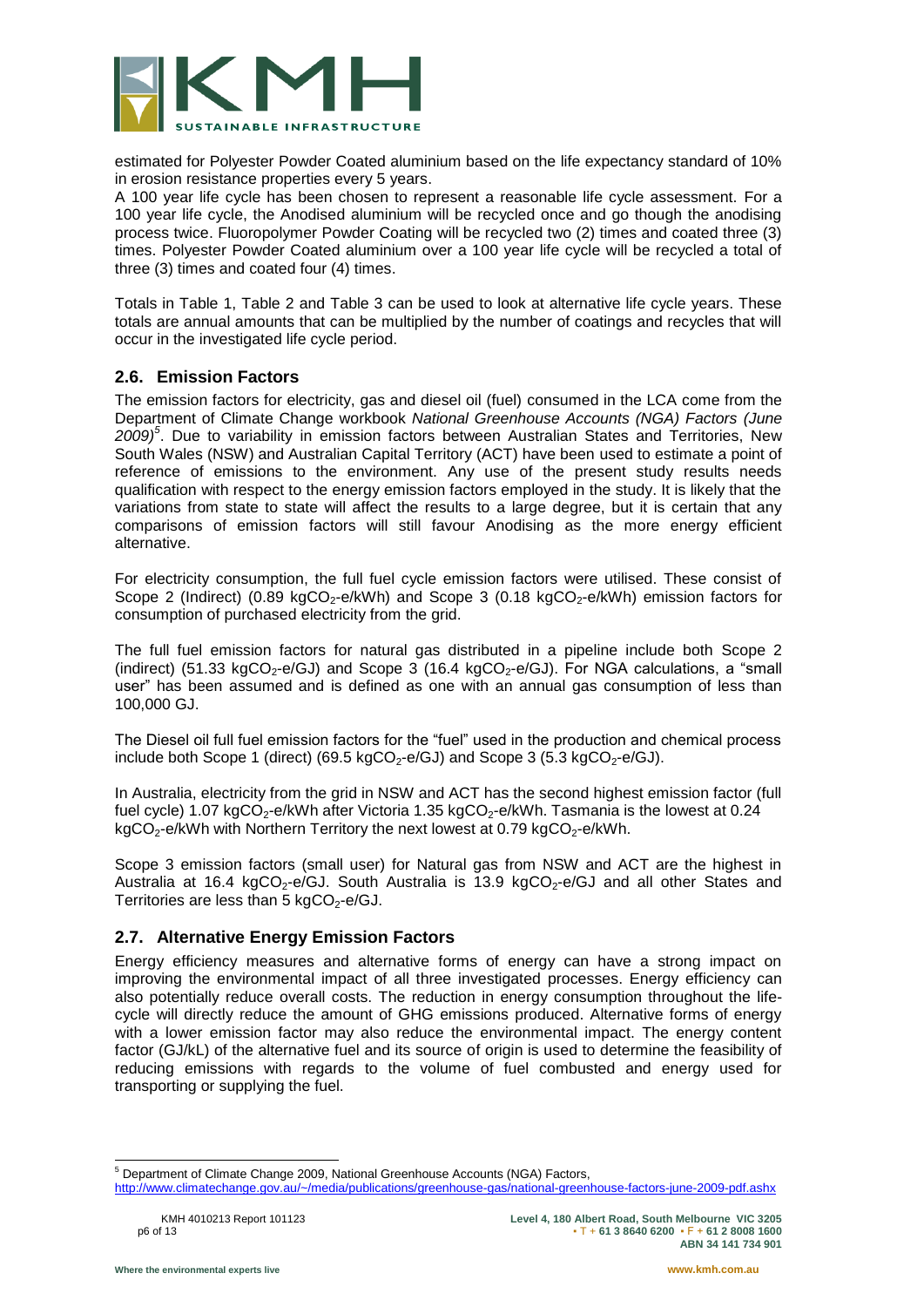

#### **Table 1** Anodising energy consumption and GHG footprint

<span id="page-7-0"></span>

| <b>Aluminium Primary Manufacture (Anodising)</b>                                                                                                                                                                | <b>Energy Consumption</b><br>(kWh/kg of Al) | <b>Average Energy</b><br><b>Consumption (kWh</b><br>per tonne of Al) | <b>GHG emission</b><br>factor (kgCO <sub>2</sub> -<br>e/kWh) | <b>Annual GHG</b><br>footprint (TCO <sub>2</sub> -e<br>per tonne of Al)     |
|-----------------------------------------------------------------------------------------------------------------------------------------------------------------------------------------------------------------|---------------------------------------------|----------------------------------------------------------------------|--------------------------------------------------------------|-----------------------------------------------------------------------------|
| Total Mining, refining, smelting and transport (Elec.)                                                                                                                                                          | $43.6 - 50.3$                               | 46,944                                                               | 1.07                                                         | 50.23                                                                       |
| Total Mining, refining, smelting and transport (Fuel)                                                                                                                                                           | 11.1                                        | 11,111                                                               | 0.27                                                         | 2.99                                                                        |
| Casting processes (Electricity)                                                                                                                                                                                 | $0.4 - 0.5$                                 | 431                                                                  | 1.07                                                         | 0.46                                                                        |
| Casting processes (Fuel)                                                                                                                                                                                        | 0.2                                         | 222                                                                  | 0.27                                                         | 0.06                                                                        |
| Forging/rolling/extrusion (Electricity)                                                                                                                                                                         | $0.6 - 0.9$                                 | 778                                                                  | 1.07                                                         | 0.83                                                                        |
| Forging/rolling/extrusion (Fuel)                                                                                                                                                                                | 0.3                                         | 333                                                                  | 0.27                                                         | 0.09                                                                        |
| Conventional machining (Electricity)                                                                                                                                                                            | $0.9 - 1.1$                                 | 1,042                                                                | 1.07                                                         | 1.11                                                                        |
| Conventional machining (Fuel)                                                                                                                                                                                   | 0.5                                         | 528                                                                  | 0.27                                                         | 0.14                                                                        |
| <b>TOTAL</b>                                                                                                                                                                                                    |                                             | 61,389                                                               |                                                              | 55.9                                                                        |
| <b>Anodising Chemicals</b>                                                                                                                                                                                      | <b>Energy Consumption</b><br>(kWh/kg)       | <b>Annual Energy</b><br><b>Consumption (kWh</b><br>per tonne of AI)  | <b>GHG emission</b><br>factor (kgCO <sub>2</sub> -<br>e/kWh) | <b>Annual GHG</b><br>footprint (TCO <sub>2</sub> -e<br>per tonne of AI)     |
| <b>NaOH</b> (Electricity)                                                                                                                                                                                       | $2.1 - 2.9$                                 | 237                                                                  | 1.07                                                         | 0.0027                                                                      |
| NaOH (Fuel)                                                                                                                                                                                                     | 1.5                                         | 85                                                                   | 0.27                                                         | 0.0004                                                                      |
| <b>HNO3</b> (Electricity)                                                                                                                                                                                       | $-0.09$                                     | $-14$                                                                | 1.07                                                         | 0.0001                                                                      |
| HNO3 (Fuel)                                                                                                                                                                                                     | $\Omega$                                    | $\Omega$                                                             | 0.27                                                         | $\Omega$                                                                    |
| H3PO4 (Electricity)                                                                                                                                                                                             | $0.6$ to $-0.7$                             | $-15$                                                                | 1.07                                                         | 0.0007                                                                      |
| H3PO4 (Fuel)                                                                                                                                                                                                    | 1.1                                         | 26                                                                   | 0.27                                                         | 0.0003                                                                      |
| H2SO4 (Electricity)                                                                                                                                                                                             | $-0.27$ to $-0.33$                          | $-130$                                                               | 1.07                                                         | 0.0003                                                                      |
| H2SO4 (Fuel)                                                                                                                                                                                                    | $\Omega$                                    | $\Omega$                                                             | 0.27                                                         | $\Omega$                                                                    |
| Nickel Acetate Seal: Sealing (hot or cold) (including<br>mining and refining) (Electricity)                                                                                                                     | $2.8 - 5.6$                                 | 2                                                                    | 1.07                                                         | 0.0045                                                                      |
| Nickel Acetate Seal: Sealing (hot or cold) (including<br>mining and refining) (Fuel)                                                                                                                            | 8.3                                         | 3                                                                    | 0.27                                                         | 0.0022                                                                      |
| <b>TOTAL</b>                                                                                                                                                                                                    |                                             | 194                                                                  |                                                              | 0.011                                                                       |
| Recycle: Melting (energy used to recycle aluminium at<br>the end of life (50 years) is 5% of the energy used to<br>produce aluminium from ore and only 4% as much CO <sub>2</sub> -<br>e as primary production) |                                             | 3,069                                                                |                                                              | 2.237                                                                       |
| Anodising Process: Electricity and Gas                                                                                                                                                                          |                                             | Energy usage per<br>tonne production<br>(kWh/tonne of AI)            | <b>GHG emission</b><br>factor (kgCO <sub>2</sub> -<br>e/kWh) | <b>Annual GHG</b><br>emissions (TCO <sub>2</sub> -<br>e per tonne of<br>AI) |
| Electricity                                                                                                                                                                                                     |                                             | 1529.7                                                               | 1.07                                                         | 1.64                                                                        |
| Gas                                                                                                                                                                                                             |                                             | 1910.9                                                               | 0.24                                                         | 0.47                                                                        |
| <b>TOTAL</b>                                                                                                                                                                                                    |                                             | 3,440.6                                                              |                                                              | 2.10                                                                        |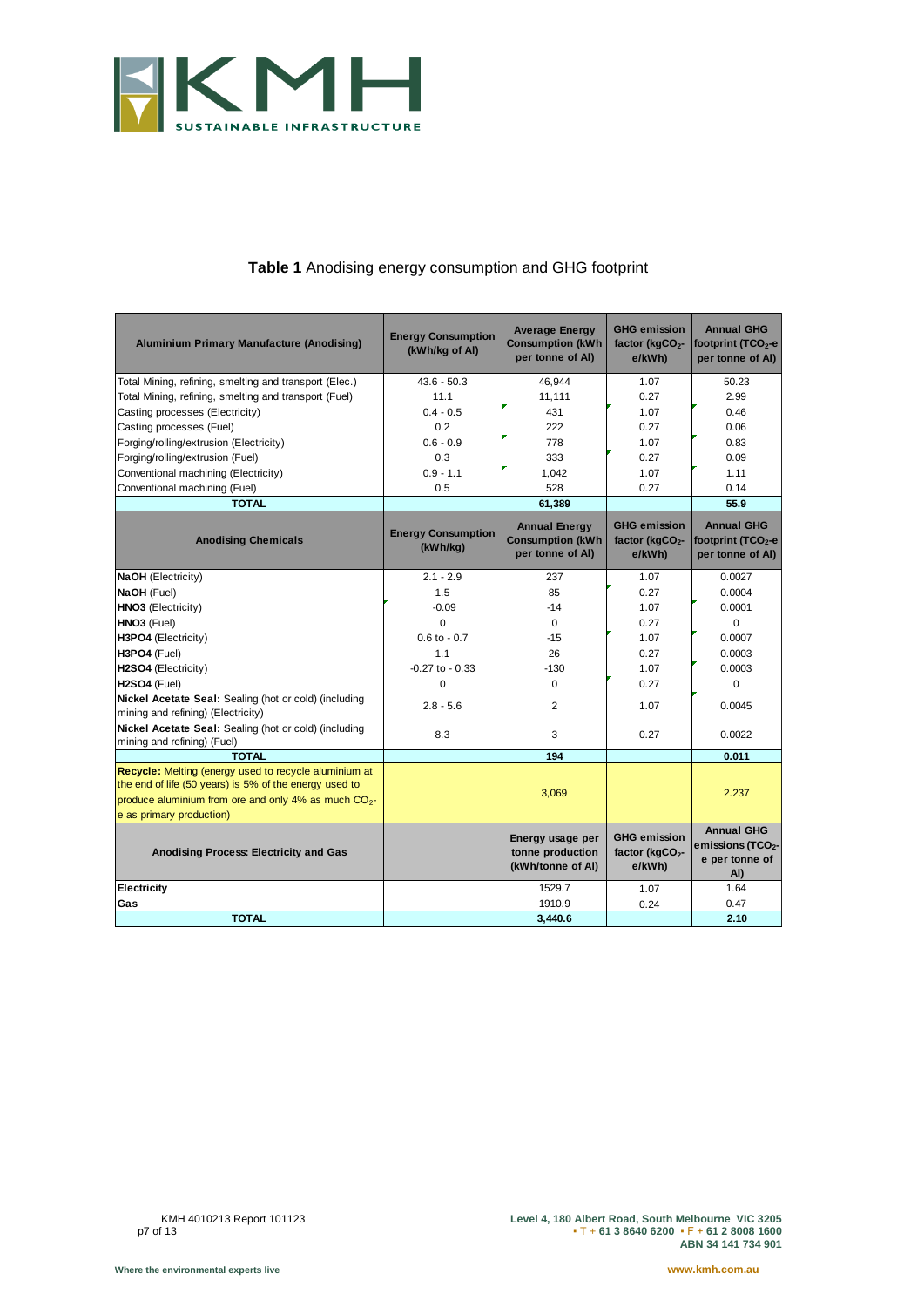

#### **Table 2** Fluoropolymer Powder Coating energy consumption and GHG footprint

<span id="page-8-1"></span><span id="page-8-0"></span>

| <b>Aluminium Primary Manufacture</b><br>(Fluoropolymer Powder Coating)                                                                                                                                    | <b>Energy Consumption</b><br>(kWh/kg of AI) | <b>Average Energy</b><br><b>Consumption (kWh</b><br>per tonne of AI) | <b>GHG emission</b><br>factor (kgCO <sub>2</sub> -<br>e/kWh) | <b>Annual GHG</b><br>footprint ( $TCO2$ -e<br>per tonne of AI)              |
|-----------------------------------------------------------------------------------------------------------------------------------------------------------------------------------------------------------|---------------------------------------------|----------------------------------------------------------------------|--------------------------------------------------------------|-----------------------------------------------------------------------------|
| Total Mining, refining, smelting and transport (Elec.)                                                                                                                                                    | $43.6 - 50.3$                               | 46,944                                                               | 1.07                                                         | 50.23                                                                       |
| Total Mining, refining, smelting and transport (Gas)                                                                                                                                                      | 11.1                                        | 11,111                                                               | 0.27                                                         | 2.99                                                                        |
| Casting processes (Electricity)                                                                                                                                                                           | $0.4 - 0.5$                                 | 431                                                                  | 1.07                                                         | 0.46                                                                        |
| Casting processes (Gas)                                                                                                                                                                                   | 0.2                                         | 222                                                                  | 0.27                                                         | 0.06                                                                        |
| Forging/rolling/extrusion (Electricity)                                                                                                                                                                   | $0.6 - 0.9$                                 | 778                                                                  | 1.07                                                         | 0.83                                                                        |
| Forging/rolling/extrusion (Gas)                                                                                                                                                                           | 0.3                                         | 333                                                                  | 0.27                                                         | 0.09                                                                        |
| Conventional machining (Electricity)                                                                                                                                                                      | $0.9 - 1.1$                                 | 1,042                                                                | 1.07                                                         | 1.11                                                                        |
| Conventional machining (Gas)                                                                                                                                                                              | 0.5                                         | 528                                                                  | 0.27                                                         | 0.14                                                                        |
| <b>TOTAL</b>                                                                                                                                                                                              |                                             | 61,389                                                               |                                                              | 55.9                                                                        |
| <b>Fluoropolymer Powder Coating Chemicals</b>                                                                                                                                                             | <b>Energy Consumption</b><br>(kWh/kg)       | <b>Annual Energy</b><br><b>Consumption (kWh</b><br>per tonne of AI)  | <b>GHG emission</b><br>factor ( $kgCO2$ -<br>e/kWh)          | <b>Annual GHG</b><br>footprint (TCO <sub>2</sub> -e<br>per tonne of Al)     |
| Pre-treatment: Pre-cleaner - HF (including mining and<br>refining of fluorspar and heating of kilns) (Electricity)                                                                                        | $2.8 - 5.6$                                 | 49.6                                                                 | 1.07                                                         | 0.0045                                                                      |
| Pre-treatment: Pre-cleaner - HF (including mining and<br>refining of fluorspar and heating of kilns) (Fuel)                                                                                               | 8.3                                         | 99.3                                                                 | 0.27                                                         | 0.0022                                                                      |
| Pre-treatment: Pre-cleaner - H2SO4 (Electricity)                                                                                                                                                          | $-0.28$ to $-0.33$                          | $-2.4$                                                               | 1.07                                                         | 0.0003                                                                      |
| Pre-treatment: Pre-cleaner - H2SO4 (Fuel)                                                                                                                                                                 | $\Omega$                                    | 0.0                                                                  | 0.27                                                         | $\Omega$                                                                    |
| Pre-treatment - HF (Electricity)                                                                                                                                                                          | $2.8 - 5.6$                                 | 2.0                                                                  | 1.07                                                         | 0.0045                                                                      |
| Pre-treatment - HF (Fuel)                                                                                                                                                                                 | 8.3                                         | 4.0                                                                  | 0.27                                                         | 0.0022                                                                      |
| Pre-treatment - H2CrO4 (Electricity)                                                                                                                                                                      | $3.9 - 5.6$                                 | 10.4                                                                 | 1.07                                                         | 0.0051                                                                      |
| Pre-treatment - H2CrO4 (Fuel)                                                                                                                                                                             | 10.0                                        | 22.1                                                                 | 0.27                                                         | 0.0027                                                                      |
| Powder - Polymer (30%-60%) (Electricity)                                                                                                                                                                  | $19.4 - 20.8$                               | 78.1                                                                 | 1.07                                                         | 0.0215                                                                      |
| Powder - Polymer (30%-60%) (Fuel)                                                                                                                                                                         | 9.7                                         | 37.7                                                                 | 0.27                                                         | 0.0026                                                                      |
| Powder - Pigment (30%-60%) (Electricity)                                                                                                                                                                  | $22.2 - 26.1$                               | 93.7                                                                 | 1.07                                                         | 0.0259                                                                      |
| Powder - Pigment (30%-60%) (Fuel)                                                                                                                                                                         | 11.1                                        | 43.1                                                                 | 0.27                                                         | 0.0030                                                                      |
| <b>TOTAL</b>                                                                                                                                                                                              |                                             | 438                                                                  |                                                              | 0.07                                                                        |
| <b>Recycle:</b> Melting (energy used to recycle aluminium at<br>the end of life (40 years) is 5% of the energy used to<br>produce aluminium from ore and only 4% as much CO2-<br>e as primary production) |                                             | 3,069                                                                |                                                              | 2.237                                                                       |
| <b>Fluoropolymer Powder Coating Process:</b><br><b>Electricity and Gas</b>                                                                                                                                |                                             | Energy usage per<br>tonne production<br>(kWh/tonne of AI)            | <b>GHG emission</b><br>factor (kgCO <sub>2</sub> -<br>e/kWh) | <b>Annual GHG</b><br>emissions (TCO <sub>2</sub> -<br>e per tonne of<br>AI) |
| Electricity                                                                                                                                                                                               |                                             | 247.9                                                                | 1.07                                                         | 0.27                                                                        |
| Gas                                                                                                                                                                                                       |                                             | 3269.2                                                               | 0.24                                                         | 0.80                                                                        |
| <b>TOTAL</b>                                                                                                                                                                                              |                                             | 3,517.1                                                              |                                                              | 1.06                                                                        |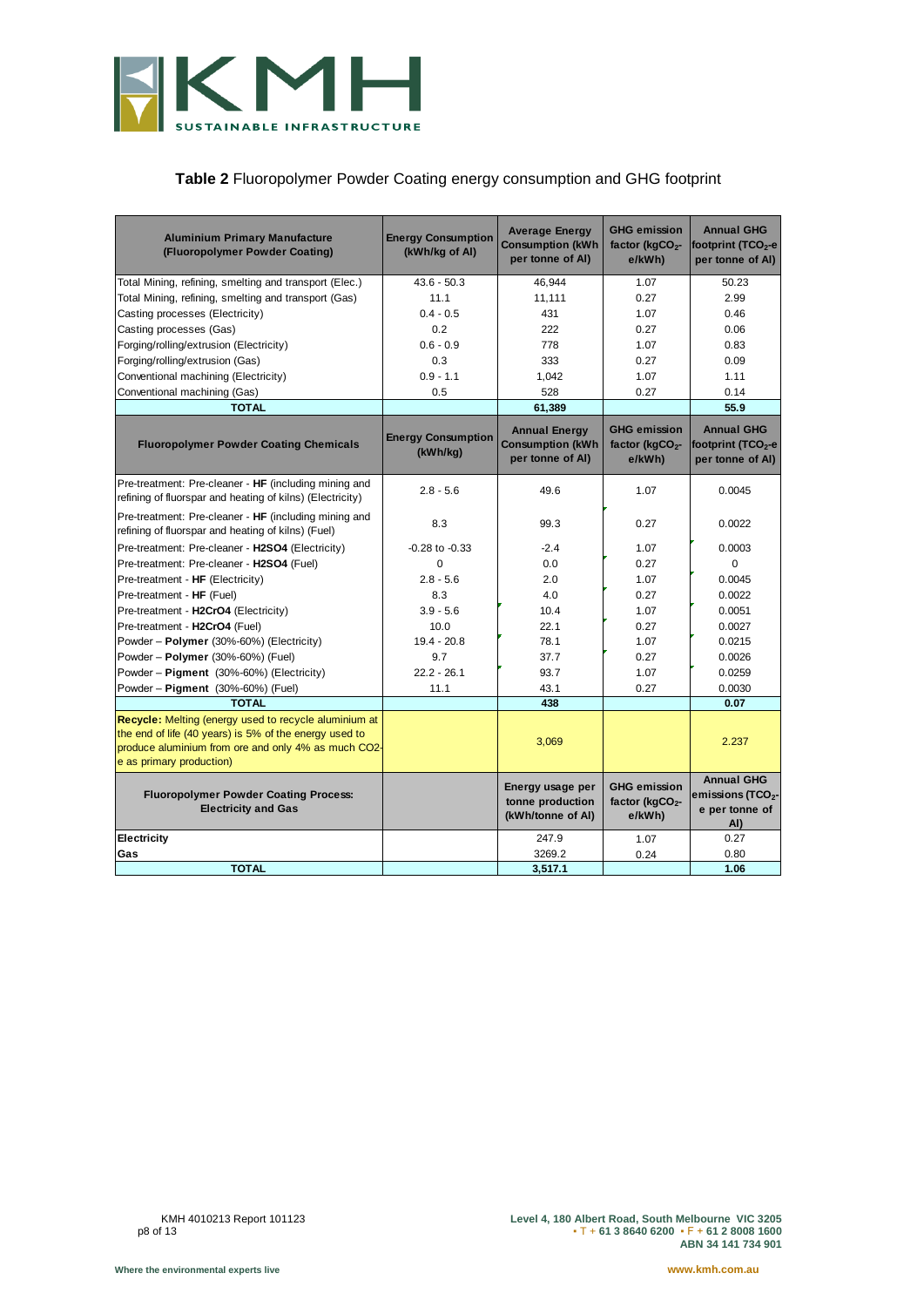

#### **Table 3** Polyester Powder Coating energy consumption and GHG footprint

| <b>Aluminium Primary Manufacture</b><br>(Polyester Powder Coating)                                                                                                                                        | <b>Energy Consumption</b><br>(kWh/kg of Al) | <b>Average Energy</b><br><b>Consumption (kWh</b><br>per tonne of AI) | <b>GHG emission</b><br>factor (kgCO <sub>2</sub> -<br>e/kWh) | <b>Annual GHG</b><br>footprint (TCO <sub>2</sub> -e<br>per tonne of AI)     |
|-----------------------------------------------------------------------------------------------------------------------------------------------------------------------------------------------------------|---------------------------------------------|----------------------------------------------------------------------|--------------------------------------------------------------|-----------------------------------------------------------------------------|
| Total Mining, refining, smelting and transport (Elec.)                                                                                                                                                    | $43.6 - 50.3$                               | 46,944                                                               | 1.07                                                         | 50.23                                                                       |
| Total Mining, refining, smelting and transport (Gas)                                                                                                                                                      | 11.1                                        | 11,111                                                               | 0.27                                                         | 2.99                                                                        |
| Casting processes (Electricity)                                                                                                                                                                           | $0.4 - 0.5$                                 | 431                                                                  | 1.07                                                         | 0.46                                                                        |
| Casting processes (Gas)                                                                                                                                                                                   | 0.2                                         | 222                                                                  | 0.27                                                         | 0.06                                                                        |
| Forging/rolling/extrusion (Electricity)                                                                                                                                                                   | $0.6 - 0.9$                                 | 778                                                                  | 1.07                                                         | 0.83                                                                        |
| Forging/rolling/extrusion (Gas)                                                                                                                                                                           | 0.3                                         | 333                                                                  | 0.27                                                         | 0.09                                                                        |
| Conventional machining (Electricity)                                                                                                                                                                      | $0.9 - 1.1$                                 | 1,042                                                                | 1.07                                                         | 1.11                                                                        |
| Conventional machining (Gas)                                                                                                                                                                              | 0.5                                         | 528                                                                  | 0.27                                                         | 0.14                                                                        |
| <b>TOTAL</b>                                                                                                                                                                                              |                                             | 61,389                                                               |                                                              | 55.9                                                                        |
| <b>Polyester Powder Coating Chemicals</b>                                                                                                                                                                 | <b>Energy Consumption</b><br>(kWh/kg)       | <b>Annual Energy</b><br><b>Consumption (kWh</b><br>per tonne of AI)  | <b>GHG emission</b><br>factor ( $kgCO2$ -<br>e/kWh)          | <b>Annual GHG</b><br>footprint $(TCO2-e)$<br>per tonne of AI)               |
| Pre-treatment: Pre-cleaner - HF (including mining and<br>refining of fluorspar and heating of kilns) (Electricity)                                                                                        | $2.8 - 5.6$                                 | 49.6                                                                 | 1.07                                                         | 0.0045                                                                      |
| Pre-treatment: Pre-cleaner - HF (including mining and<br>refining of fluorspar and heating of kilns) (Fuel)                                                                                               | 8.3                                         | 99.3                                                                 | 0.27                                                         | 0.0022                                                                      |
| Pre-treatment: Pre-cleaner - H2SO4 (Electricity)                                                                                                                                                          | $-0.28$ to $-0.33$                          | $-2.4$                                                               | 1.07                                                         | 0.0003                                                                      |
| Pre-treatment: Pre-cleaner - H2SO4 (Fuel)                                                                                                                                                                 | $\Omega$                                    | 0.0                                                                  | 0.27                                                         | $\Omega$                                                                    |
| Pre-treatment - HF (Electricity)                                                                                                                                                                          | $2.8 - 5.6$                                 | 2.0                                                                  | 1.07                                                         | 0.0045                                                                      |
| Pre-treatment - HF (Fuel)                                                                                                                                                                                 | 8.3                                         | 4.0                                                                  | 0.27                                                         | 0.0022                                                                      |
| Pre-treatment - H2CrO4 (Electricity)                                                                                                                                                                      | $3.9 - 5.6$                                 | 10.4                                                                 | 1.07                                                         | 0.0051                                                                      |
| Pre-treatment - H2CrO4 (Fuel)                                                                                                                                                                             | 10.0                                        | 22.1                                                                 | 0.27                                                         | 0.0027                                                                      |
| Powder - Polyester (30%-60%) (Electricity)                                                                                                                                                                | $19.4 - 20.8$                               | 93.7                                                                 | 1.07                                                         | 0.0215                                                                      |
| Powder - Polyester (30%-60%) (Fuel)                                                                                                                                                                       | 9.7                                         | 45.2                                                                 | 0.27                                                         | 0.0026                                                                      |
| Powder - Pigment (30%-60%)<br><b>Bulk TiO2 for white colour (Electricity)</b>                                                                                                                             | $22.2 - 26.1$                               | 112.4                                                                | 1.07                                                         | 0.0259                                                                      |
| Powder - Pigment (30%-60%)<br>Bulk TiO2 for white colour (Fuel)                                                                                                                                           | 11.1                                        | 51.7                                                                 | 0.27                                                         | 0.0030                                                                      |
| <b>TOTAL</b>                                                                                                                                                                                              |                                             | 488                                                                  |                                                              | 0.07                                                                        |
| <b>Recycle:</b> Melting (energy used to recycle aluminium at<br>the end of life (25 years) is 5% of the energy used to<br>produce aluminium from ore and only 4% as much CO2-<br>e as primary production) |                                             | 3,069                                                                |                                                              | 2.237                                                                       |
| <b>Polyester Powder Coating Process:</b><br><b>Electricity and Gas</b>                                                                                                                                    |                                             | Energy usage per<br>tonne production<br>(kWh/tonne of AI)            | <b>GHG emission</b><br>factor (kgCO <sub>2</sub> -<br>e/kWh) | <b>Annual GHG</b><br>emissions (TCO <sub>2</sub> -<br>e per tonne of<br>AI) |
| Electricity                                                                                                                                                                                               |                                             | 247.9                                                                | 1.07                                                         | 0.27                                                                        |
| Gas                                                                                                                                                                                                       |                                             | 2335.1                                                               | 0.24                                                         | 0.57                                                                        |
| <b>TOTAL</b>                                                                                                                                                                                              |                                             | 2,583.1                                                              |                                                              | 0.83                                                                        |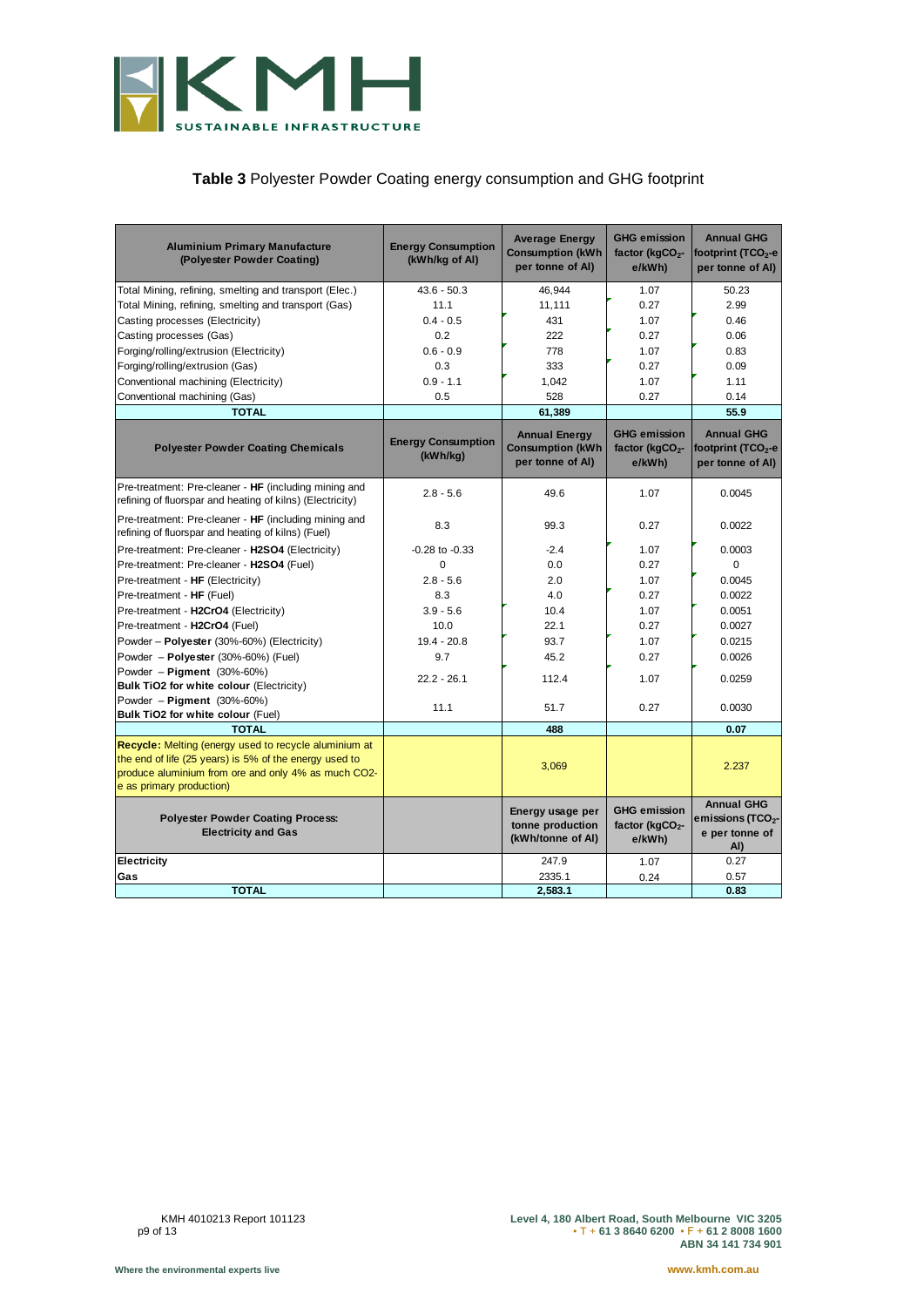

Table 4 and [Figure 1](#page-10-1) show the life cycle energy consumption per tonne of aluminium production for the Anodising and Polyester Powder Coating processes. The life cycle is based on 100 years with Anodising and Polyester Powder Coating life cycles being 50, 40 and 25 years respectively. The processes are separated into the chemicals, electricity, and gas consumption and recycling process. The primary production of aluminium is a large amount and is only used for the calculation of energy and GHG emissions in the recycling process (see Section 2.4 Aluminium Recycling Energy Consumption).

<span id="page-10-0"></span>

| <b>Process</b>                                              | <b>Chemicals and</b><br>processing<br>energy<br>(including Al<br>original<br>production and<br>recycling) | <b>Chemicals and</b><br>processing<br>energy<br>(including<br>recycling) | <b>Chemicals</b> | <b>Electricity</b> | Gas   | Recycling |
|-------------------------------------------------------------|-----------------------------------------------------------------------------------------------------------|--------------------------------------------------------------------------|------------------|--------------------|-------|-----------|
| Anodising<br>(50 year life)                                 | 71,728                                                                                                    | 10,339                                                                   | 388              | 3,059              | 3,822 | 3,069     |
| <b>Fluoropolymer</b><br>Powder<br>Coating<br>(40 year life) | 79,392                                                                                                    | 18,003                                                                   | 1,313            | 744                | 9,808 | 6,139     |
| <b>Polyester</b><br>Powder<br>Coating<br>(25 year life)     | 82.882                                                                                                    | 21,493                                                                   | 1,952            | 992                | 9,341 | 9,208     |

| <b>Table 4</b> Energy used for production of 1 tonne of surface coated aluminium |
|----------------------------------------------------------------------------------|
| (100 year life cycle) (kWh per tonne of Al produced)                             |



<span id="page-10-1"></span>**Figure 1** Energy use (100 year life cycle) for production of 1 tonne of surface coated aluminium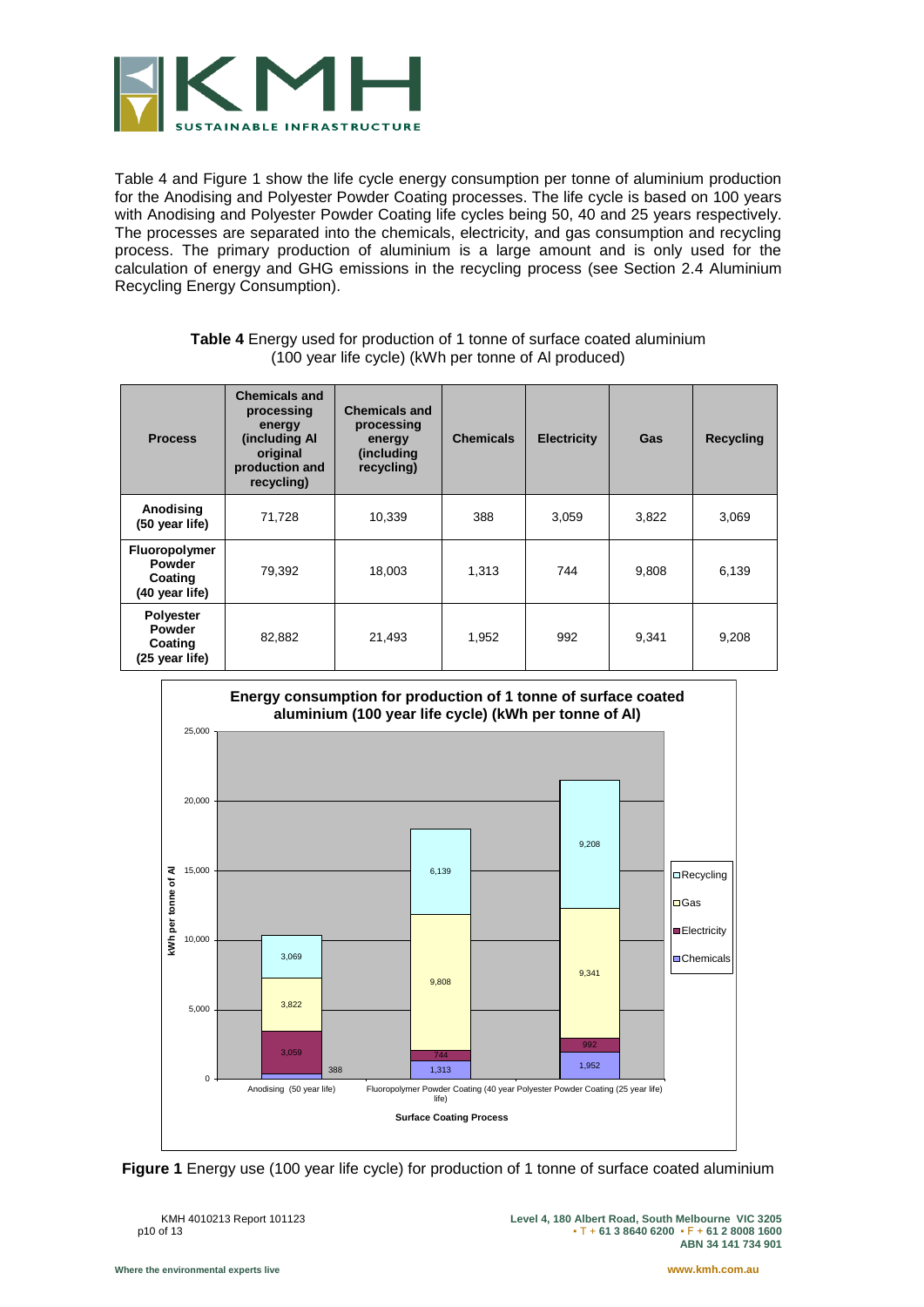

[Table 5](#page-11-0) and [Figure 2](#page-11-1) show the GHG footprint, tonnes of CO2-e per tonne of aluminium production for the Anodising, Fluoropolymer Powder Coating and Polyester Powder Coating processes. The same life cycle of 100 years has been used to estimate the GHG emissions. The primary production of aluminium is a high value and only used to calculate the emissions in the recycling process (see Section 2.1 Recycling).

<span id="page-11-0"></span>**Table 5** GHG footprint for production of 1 tonne of surface coated aluminium (100 year life cycle)  $(tCO<sub>2</sub>-e per tonne of Al produced)$ 

| <b>Process</b>                                          | <b>Chemicals and</b><br>processing<br>energy<br>(including Al<br>original<br>production and<br>recycling) | <b>Chemicals and</b><br>processing<br>energy<br>(including<br>recycling) | <b>Chemicals</b> | <b>Electricity</b> | Gas | <b>Recycling</b> |
|---------------------------------------------------------|-----------------------------------------------------------------------------------------------------------|--------------------------------------------------------------------------|------------------|--------------------|-----|------------------|
| Anodising<br>(50 year life)                             | 62.4                                                                                                      | 6.5                                                                      | 0.02             | 3.3                | 0.9 | 2.2              |
| Fluoropolymer<br>Powder<br>Coating<br>(40 year life)    | 63.8                                                                                                      | 7.9                                                                      | 0.22             | 0.80               | 2.4 | 4.5              |
| <b>Polyester</b><br>Powder<br>Coating<br>(25 year life) | 66.3                                                                                                      | 10.3                                                                     | 0.30             | 1.06               | 2.3 | 6.7              |



<span id="page-11-1"></span>**Figure 2** GHG footprint for 100 year life cycle production of 1 tonne of surface coated aluminium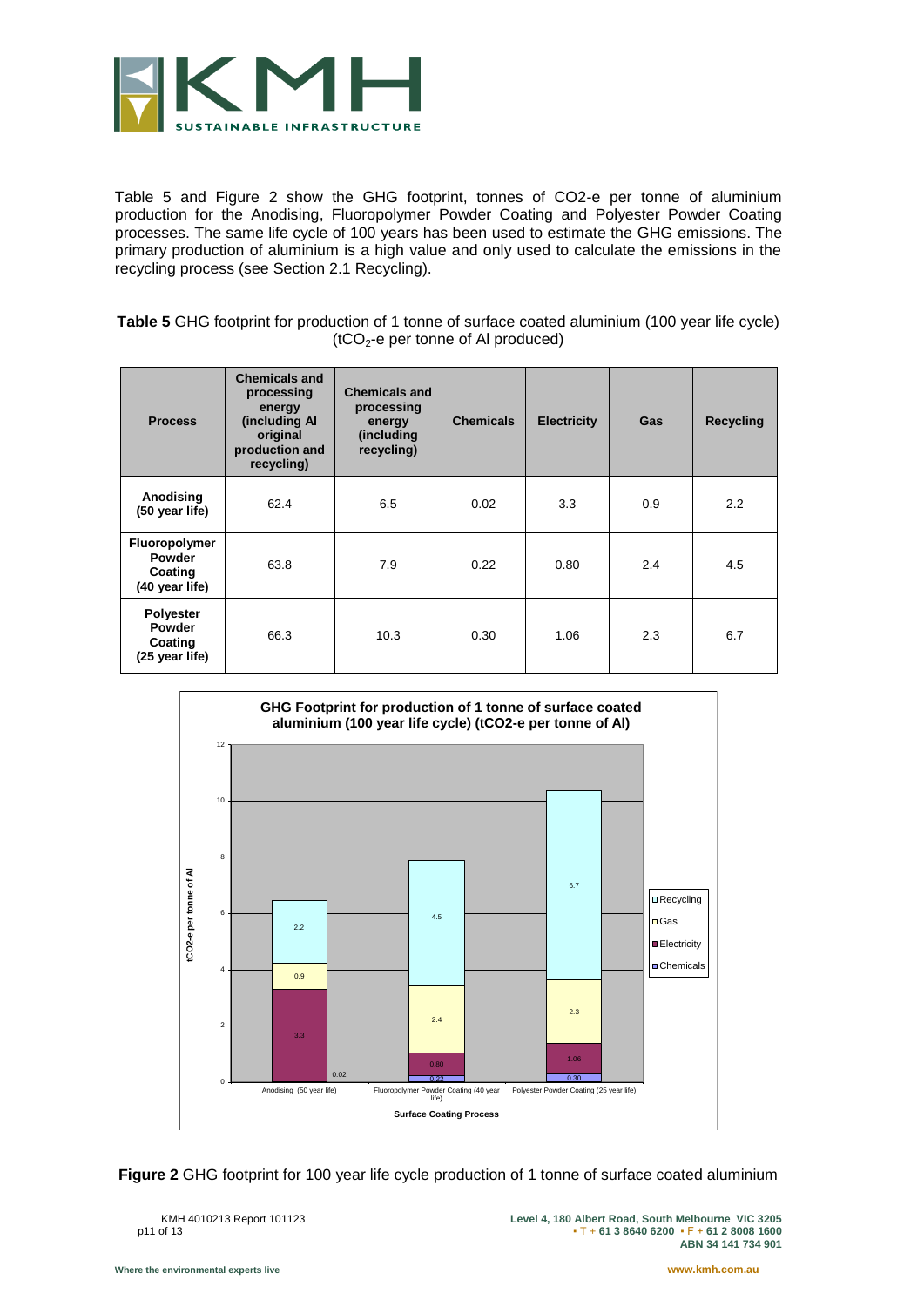

## **3. SUMMARY AND CONCLUSION**

The present study is an energy and carbon footprint comparison aimed at providing the Association with a more representative answer to a published criticism of Anodising in comparison with Polyester Powder Coating and subsequently compared to Fluoropolymer Powder Coating. This study has focused on the energy consumption and related environmental impact this has on the environment.

From the results of the 100 year Life Cycle Analysis (LCA), Anodising is better both in terms of energy used (kWh) and greenhouse gas (GHG) emissions  $(CO<sub>2</sub>-e)$  per tonne of aluminium product. Over a 100 year life cycle Polyester Powder Coating has almost double the energy component of the Anodising process and Fluoropolymer Powder Coating has approximately 45% more total energy component than the Anodising process.

In this LCA, Anodising has been apportioned a longer cycle life (50 years) and is therefore recycled less and uses less gas fuel and chemicals in the 100 year life cycle compared to the Fluoropolymer Powder Coating (40 year life) and Polyester Powder Coating (25 year life) process. However, the Powder Coating processes use significantly less in the way of direct electricity consumption over the same life cycle, but there is large energy embodiment in the chemicals and polymers used.

The lower energy consumption in recycling, chemicals and gas for Anodising corresponds to lower GHG emissions  $(CO<sub>2</sub>-e)$  than Fluoropolymer Powder Coating and Polyester Powder Coating. However, a major proportion (~50%) of the GHG emissions for the Anodising process is from the consumption of electricity. Compared with the Polyester Powder Coating process, the overall GHG emissions for Anodising amount to 38%, or 3.9 tCO2-e less, per tonne of aluminium. Compared with the Fluoropolymer Powder Coating process, associated GHG emissions are only 18%, or 1.4 tCO2-e less, per tonne of aluminium.

The surface treatment employed generally depends on the end-use or application. Anodised products are best suited to storefronts, high-rise and commercial and public buildings, anywhere a rich metallic appearance and long life is required. The corrosion protection afforded by Anodising requires tight specification and control to ensure the correct Anodised film thickness is obtained and that sealing efficiency is high, to maintain corrosion resistance and colour life**.** Fluoropolymer Powder Coating is also used on commercial, industrial and residential buildings due to the high durability, adhesion, colour and gloss retention based on the fluorinated ethylene vinyl ether (FEVE) and carbon to fluorine atom (C-F) bond energy.

Environmental impact assessments of the coating processes will continue to be an important factor in the decision making process and there are many more environmental factors than energy and GHG carbon footprint. Some of the chemicals used require considerable discharge and emission control. These considerations in order to determine the full environmental impact warrant further study.

The consumption data was prepared from separate Anodising and Polyester Powder Coating operations in three states along the eastern seaboard of Australia. The plants offered differing technologies and products, yielding differing data. Averages of the sites for each of the products have been used in producing the figures presented in this report.

The range of energy levels across the various sites for the Anodising process are from 3,185 kWh/tonne of aluminium to 3,740 kWh/tonne of aluminium, an average of approximately 3,441 ±8%.

The range of energy levels from the Powder Coating process are higher with energy consumption from 2,127 kWh/tonne of aluminium to 3,137 kWh/tonne of aluminium, an average of approximately 2,583 ±20%.